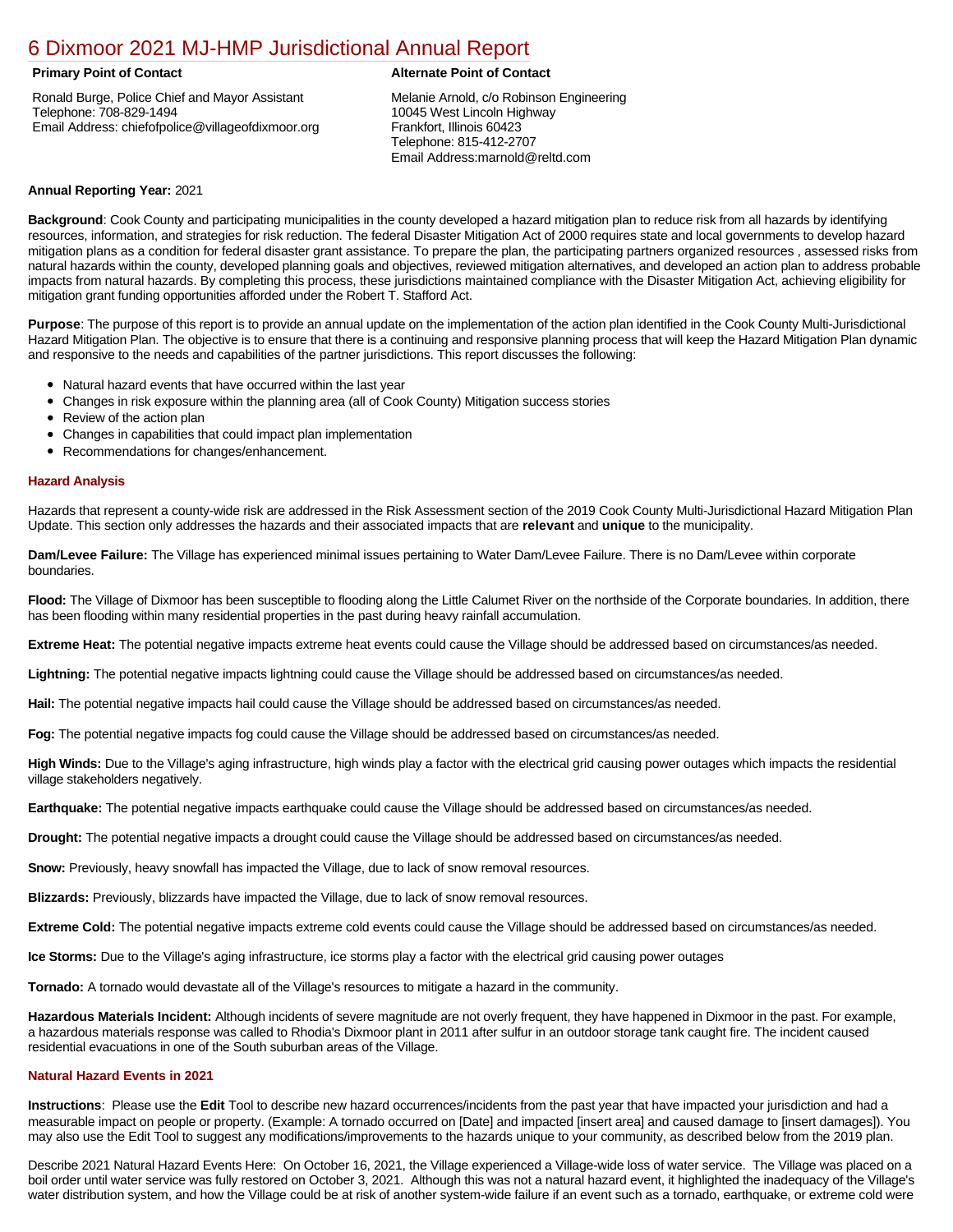### **Mitigation Strategies and Actions**

The heart of the mitigation plan is the mitigation strategy, which serves as the long-term blueprint for reducing the potential losses identified in the risk assessment. The mitigation strategy describes how the community will accomplish the overall purpose, or mission, of the planning process.

# **New Mitigation Actions**

Please submit [here](https://integratedsolutions.wufoo.com/forms/mg21jvf0jn639o/)

# **Ongoing Mitigation Actions**

The following are ongoing actions. During the 2019 update, these "ongoing" mitigation actions and projects were modified and/or amended, as needed. Reviewers of this report should refer to the Hazard Mitigation Plan for more detailed descriptions of each action and the prioritization process. Address the following for each mitigation action:

- Was any element of the action carried out during the reporting period?
- If no action was completed, why?
- Is the timeline for implementation or the action still appropriate?  $\bullet$
- $\bullet$ If the action was completed, does it need to be changed or removed from the action plan?

| TABLE: HAZARD MITIGATION ACTION PLAN MATRIX                                                                                                                                                                                                         |                                                                                                                       |             |                                                                                                                                       |                          |                         |                          |                                         |                                                            |  |  |  |  |
|-----------------------------------------------------------------------------------------------------------------------------------------------------------------------------------------------------------------------------------------------------|-----------------------------------------------------------------------------------------------------------------------|-------------|---------------------------------------------------------------------------------------------------------------------------------------|--------------------------|-------------------------|--------------------------|-----------------------------------------|------------------------------------------------------------|--|--|--|--|
| <b>Completion status legend:</b><br><b>o</b> = Action Ongoing toward Completion<br>$N = New$<br>$R =$ Want Removed from Annex<br>$c =$ Project Completed<br>$X = No$ Action Taken                                                                   |                                                                                                                       |             |                                                                                                                                       |                          |                         |                          |                                         |                                                            |  |  |  |  |
| 2021 Status                                                                                                                                                                                                                                         | 2020 Status                                                                                                           | 2019 Status | <b>Hazards</b><br><b>Mitigated</b>                                                                                                    | <b>Objectives</b><br>Met | Lead<br><b>Agencies</b> | <b>Estimated</b><br>Cost | Sources of<br><b>Funding</b>            | <b>Timeline/Projected</b><br><b>Completion Date</b><br>(a) |  |  |  |  |
| Action D4.1—Educate property owners about flood mitigation techniques including using outreach activities to facilitate technical assistance program that<br>address measures that citizens can take or facilitate funding for mitigation measures. |                                                                                                                       |             |                                                                                                                                       |                          |                         |                          |                                         |                                                            |  |  |  |  |
| <b>Status Description:</b>                                                                                                                                                                                                                          |                                                                                                                       |             |                                                                                                                                       |                          |                         |                          |                                         |                                                            |  |  |  |  |
| Ongoing                                                                                                                                                                                                                                             |                                                                                                                       | Ongoing     | Flood, Severe<br>Weather                                                                                                              | 1, 12                    | City                    | Low                      | Local, Grant                            | Short-term                                                 |  |  |  |  |
|                                                                                                                                                                                                                                                     | Action D4.2—Improve stormwater drainage capacity by increasing the capacity of the City's storm sewer drainage system |             |                                                                                                                                       |                          |                         |                          |                                         |                                                            |  |  |  |  |
| <b>Status Description:</b>                                                                                                                                                                                                                          |                                                                                                                       |             |                                                                                                                                       |                          |                         |                          |                                         |                                                            |  |  |  |  |
| Ongoing                                                                                                                                                                                                                                             |                                                                                                                       | Ongoing     | Flood, Severe<br>Weather                                                                                                              | 1, 2, 9, 13              | City                    | High                     | CIP, MWRD<br>Phase II. FEMA<br>Grant    | Long-term                                                  |  |  |  |  |
| Action D4.3-Assess vulnerability to severe wind using GIS to map areas that are at risk to the wind hazard associated with straight-line wind conditions.                                                                                           |                                                                                                                       |             |                                                                                                                                       |                          |                         |                          |                                         |                                                            |  |  |  |  |
| <b>Status Description:</b>                                                                                                                                                                                                                          |                                                                                                                       |             |                                                                                                                                       |                          |                         |                          |                                         |                                                            |  |  |  |  |
| Ongoing                                                                                                                                                                                                                                             |                                                                                                                       | Ongoing     | Severe<br>Weather                                                                                                                     | 3, 4, 10                 | City                    | High                     | General<br>Revenue                      | Short-term                                                 |  |  |  |  |
| Action D4.4-Incorporate a GIS system/management plan for tracking permitting, land use patterns, tracking hazard data, and mapping risk for various<br>hazards.                                                                                     |                                                                                                                       |             |                                                                                                                                       |                          |                         |                          |                                         |                                                            |  |  |  |  |
| <b>Status Description:</b>                                                                                                                                                                                                                          |                                                                                                                       |             |                                                                                                                                       |                          |                         |                          |                                         |                                                            |  |  |  |  |
| Ongoing                                                                                                                                                                                                                                             |                                                                                                                       | Ongoing     | Multi-hazard                                                                                                                          | 3, 4, 10                 | City                    | Medium                   | General<br>Revenue                      | Short-term                                                 |  |  |  |  |
|                                                                                                                                                                                                                                                     |                                                                                                                       |             | <b>Action D4.5</b> —Working with Cook County Sheriffs Department to set up system for tracking.                                       |                          |                         |                          |                                         |                                                            |  |  |  |  |
| <b>Status Description:</b>                                                                                                                                                                                                                          |                                                                                                                       |             |                                                                                                                                       |                          |                         |                          |                                         |                                                            |  |  |  |  |
| Ongoing                                                                                                                                                                                                                                             |                                                                                                                       | Ongoing     | Multi-hazard                                                                                                                          | 8, 12, 13                | City                    | TBD                      | <b>Local Funds</b>                      | Long-term                                                  |  |  |  |  |
|                                                                                                                                                                                                                                                     |                                                                                                                       |             | Action D4.6—Protect infrastructure and critical facilities from damage by engineering and/or retrofitting roads to withstand hazards. |                          |                         |                          |                                         |                                                            |  |  |  |  |
| <b>Status Description:</b>                                                                                                                                                                                                                          |                                                                                                                       |             |                                                                                                                                       |                          |                         |                          |                                         |                                                            |  |  |  |  |
| Ongoing                                                                                                                                                                                                                                             |                                                                                                                       | Onaoina     | Multi-hazard                                                                                                                          | 1, 2, 9, 13              | City                    | Hiah                     | CIP, General<br>Revenue, FEMA<br>Grants | Long-term                                                  |  |  |  |  |
| Action D4.7-Improve sewer capacity for stormwater and snowmelt by separating the combined sewer system.                                                                                                                                             |                                                                                                                       |             |                                                                                                                                       |                          |                         |                          |                                         |                                                            |  |  |  |  |
| <b>Status Description:</b>                                                                                                                                                                                                                          |                                                                                                                       |             |                                                                                                                                       |                          |                         |                          |                                         |                                                            |  |  |  |  |
| Ongoing                                                                                                                                                                                                                                             |                                                                                                                       | Ongoing     | Flood, Severe<br>Weather,<br>Severe Winter<br>Weather                                                                                 | 1, 2, 9, 13              | City, MWRD              | High                     | IEPA, Grants                            | Ongoing                                                    |  |  |  |  |